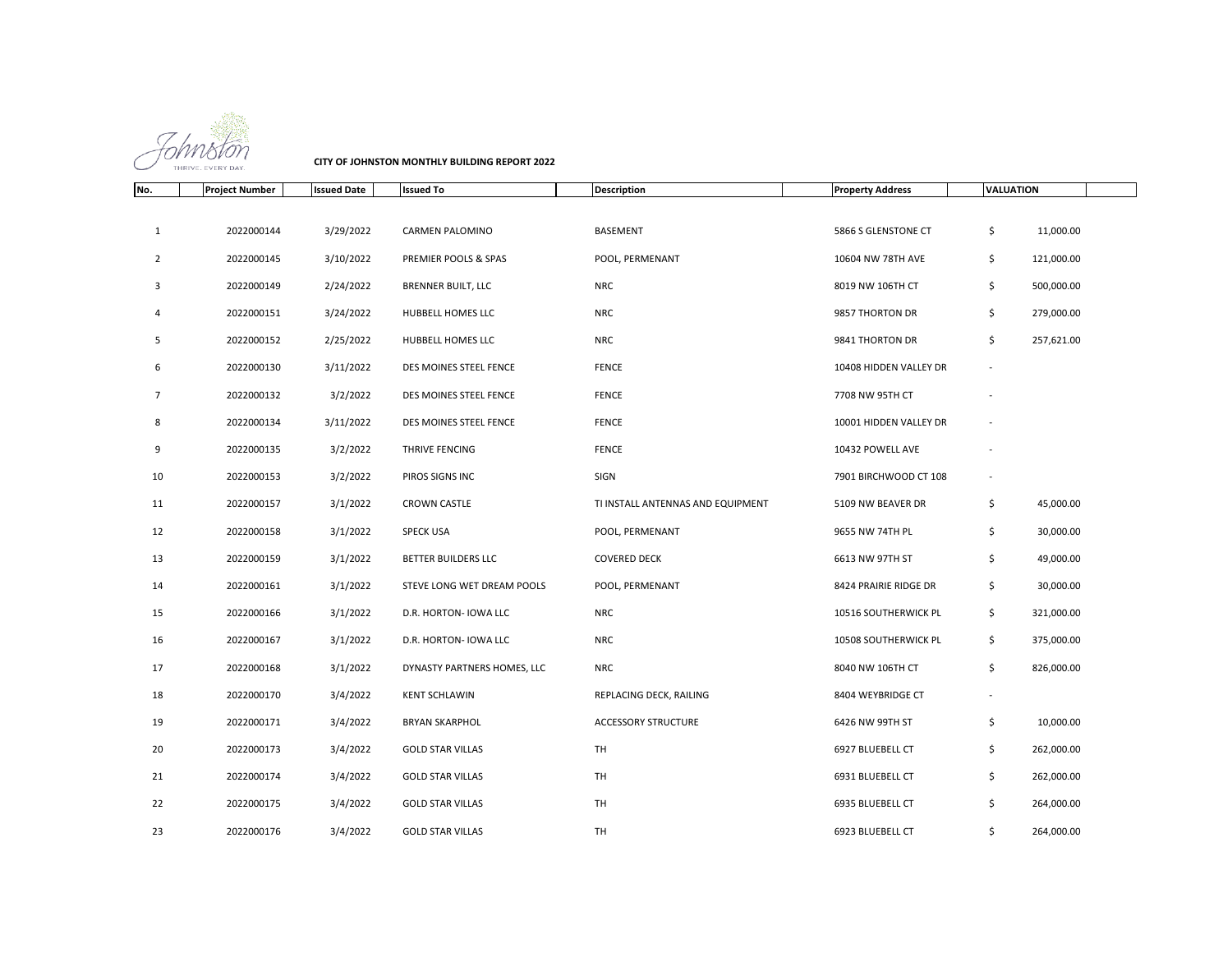| 24 | 2022000177 | 3/4/2022  | <b>GOLD STAR VILLAS</b>    | TH                         | 6926 BLUEBELL CT         | \$                       | 262,000.00 |
|----|------------|-----------|----------------------------|----------------------------|--------------------------|--------------------------|------------|
| 25 | 2022000178 | 3/4/2022  | <b>GOLD STAR VILLAS</b>    | TH                         | 6922 BLUEBELL CT         | \$                       | 264,000.00 |
| 26 | 2022000179 | 3/4/2022  | <b>GOLD STAR VILLAS</b>    | TH                         | 6930 BLUEBELL CT         | \$                       | 262,000.00 |
| 27 | 2022000180 | 3/4/2022  | <b>GOLD STAR VILLAS</b>    | TH                         | 6934 BLUEBELL CT         | \$                       | 264,000.00 |
| 28 | 2022000181 | 3/4/2022  | MUNRO CONSTRUCTION COMPANY | <b>NCB</b>                 | 5820 NW BEAVER DR        | \$                       | 900,000.00 |
| 29 | 2022000189 | 3/7/2022  | EAGLE SIGN CO.             | SIGN, BUILDING             | 5441 NW 86TH ST 300      |                          |            |
| 30 | 2022000193 | 3/8/2022  | AMERICAN FENCE CO. OF IOWA | <b>FENCE</b>               | 6428 WILCOT CT           |                          |            |
| 31 | 2022000194 | 3/8/2022  | CENTRAL IOWA FENCING       | <b>FENCE</b>               | 7131 OAK CREST BLVD      |                          |            |
| 32 | 2022000195 | 3/8/2022  | BACKYARD PARADISE LLC      | POOL, PERMENANT            | 10652 NW 74TH PL         | \$                       | 125,000.00 |
| 33 | 2022000196 | 3/8/2022  | AMERICAN FENCE CO. OF IOWA | <b>FENCE</b>               | 10604 NW 78TH AVE        |                          |            |
| 34 | 2022000197 | 3/8/2022  | PLATINUM FENCE             | <b>FENCE</b>               | 9400 VALLEY PARKWAY      |                          |            |
| 35 | 2022000201 | 3/9/2022  | DECK & DRIVE SOLUTIONS     | ADDITION/ 3 SEASONS ROOM   | 7106 LYNWOOD CT          | \$                       | 23,000.00  |
| 36 | 2022000205 | 3/10/2022 | SMAJIL TOPALOVIC           | <b>ACCESSORY STRUCTURE</b> | 5800 NW 103RD ST         | $\overline{\phantom{a}}$ |            |
| 37 | 2022000206 | 3/10/2022 | <b>ICON CONSTRUCTION</b>   | REMODEL, REPLACE STAIRS    | 5917 GREENDALE CIR DR #1 | \$                       | 1,000.00   |
| 38 | 2022000207 | 3/10/2022 | <b>ICON CONSTRUCTION</b>   | REMODEL, REPLACE STAIRS    | 5912 GREENDALE CIR DR #2 | \$                       | 1,000.00   |
| 39 | 2022000208 | 3/10/2022 | <b>ICON CONSTRUCTION</b>   | REMODEL, REPLACE STAIRS    | 5955 GREENDALE CIR DR #3 | \$                       | 1,000.00   |
| 40 | 2022000209 | 3/10/2022 | <b>ICON CONSTRUCTION</b>   | REMODEL, REPLACE STAIRS    | 5954 GREENDALE CIR #4    | \$                       | 1,000.00   |
| 41 | 2022000210 | 3/10/2022 | <b>ICON CONSTRUCTION</b>   | REMODEL, REPLACE STAIRS    | 6017 GREENDALE CIR #5    | \$                       | 1,000.00   |
| 42 | 2022000211 | 3/10/2022 | ICON CONSTRUCTION          | REMODEL, REPLACE STAIRS    | 6018 GREENDALE CIRCLE #6 | \$                       | 1,000.00   |
| 43 | 2022000212 | 3/10/2022 | ICON CONSTRUCTION          | REMODEL, REPLACE STAIRS    | 5915 GREENDALE PL BLD7   | \$                       | 1,000.00   |
| 44 | 2022000142 | 3/10/2022 | PREMIER POOLS & SPAS       | POOL, PERMENANT            | 10429 STONEBRIDGE DR     | \$                       | 110,000.00 |
| 45 | 2022000213 | 3/10/2022 | ICON CONSTRUCTION          | REMODEL, REPLACE STAIRS    | 5914 GREENDALE PL #8     | \$                       | 1,000.00   |
| 46 | 2022000214 | 3/10/2022 | <b>IOWA SIGN COMPANY</b>   | SIGN, BUILDING             | 5401 NW BEAVER DR        |                          |            |
| 47 | 2022000215 | 3/10/2022 | <b>ICON CONSTRUCTION</b>   | REMODEL, REPLACE STAIRS    | 5963 GREENDALE PL #9     | \$                       | 1,000.00   |
| 48 | 2022000216 | 3/10/2022 | <b>ICON CONSTRUCTION</b>   | REMODEL, REPLACE STAIRS    | 5960 GREENDALE PL #10    | \$                       | 1,000.00   |
| 49 | 2022000217 | 3/10/2022 | <b>ICON CONSTRUCTION</b>   | REMODEL, REPLACE STAIRS    | 6029 GREENDALE PLACE #11 | \$                       | 1,000.00   |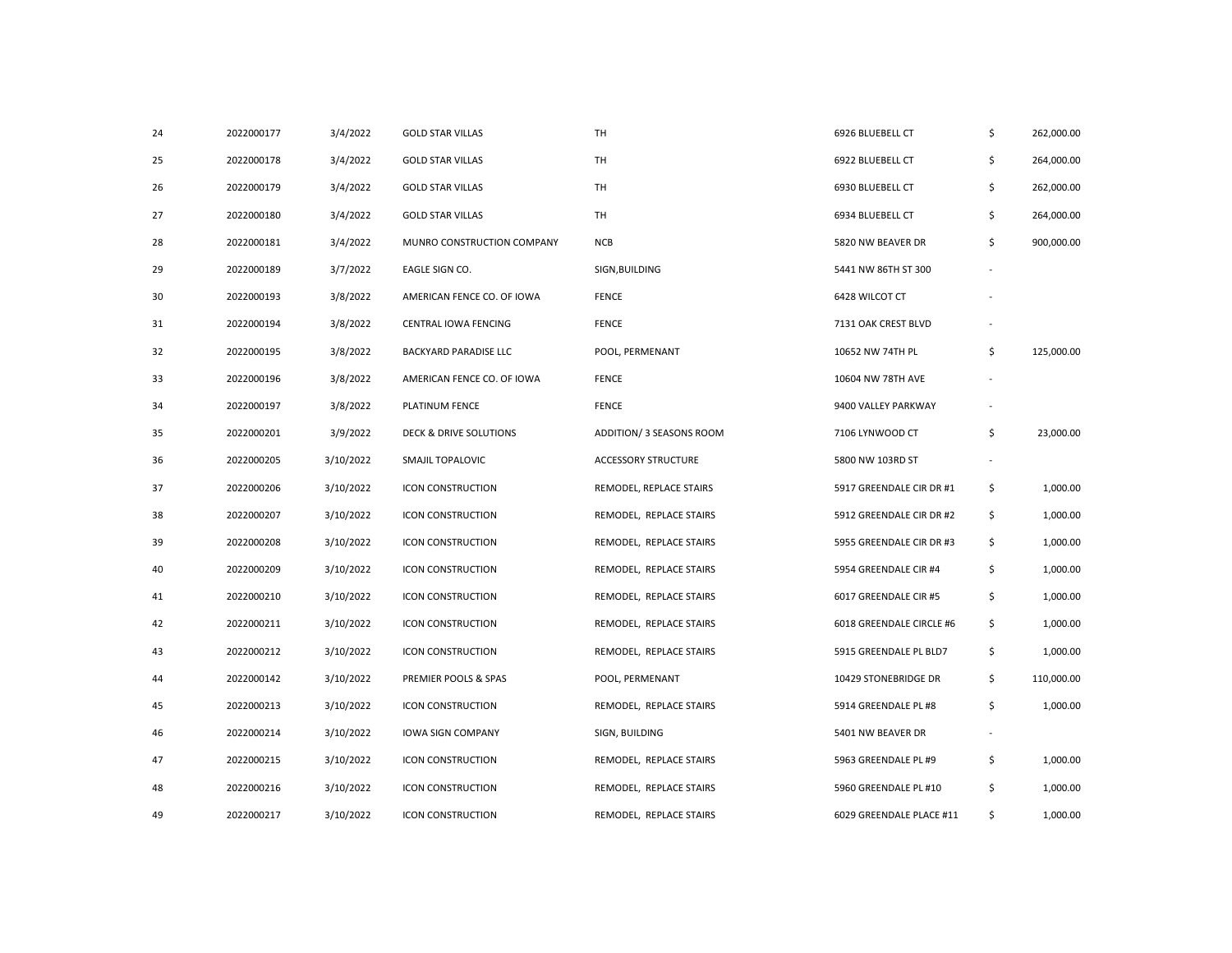| 50 | 2022000218 | 3/10/2022 | <b>ICON CONSTRUCTION</b>   | REMODEL, REPLACE STAIRS | 6028 GREENDALE PLACE #12  | \$                       | 1,000.00     |
|----|------------|-----------|----------------------------|-------------------------|---------------------------|--------------------------|--------------|
| 51 | 2022000219 | 3/10/2022 | <b>ICON CONSTRUCTION</b>   | REMODEL, REPLACE STAIRS | 6100 MEADOW CREST DR #13  | \$                       | 1,000.00     |
| 52 | 2022000220 | 3/10/2022 | <b>ICON CONSTRUCTION</b>   | REMODEL, REPLACE STAIRS | 6099 MEADOW CREST #14     | \$                       | 1,000.00     |
| 53 | 2022000221 | 3/10/2022 | <b>ICON CONSTRUCTION</b>   | REMODEL, REPLACE STAIRS | 6150 CEDAR CREST #15      | \$                       | 1,000.00     |
| 54 | 2022000222 | 3/10/2022 | ICON CONSTRUCTION          | REMODEL, REPLACE STAIRS | 6201 CEDAR CREST #16      | \$                       | 1,000.00     |
| 55 | 2022000223 | 3/10/2022 | ICON CONSTRUCTION          | REMODEL, REPLACE STAIRS | 6155 CEDAR CREST #17      | \$                       | 1,000.00     |
| 56 | 2022000224 | 3/10/2022 | ICON CONSTRUCTION          | REMODEL, REPLACE STAIRS | 6124 MEADOW CREST #18     | \$                       | 1,000.00     |
| 57 | 2022000225 | 3/10/2022 | ICON CONSTRUCTION          | REMODEL, REPLACE STAIRS | 6125 MEADOW CREST #19     | \$                       | 1,000.00     |
| 58 | 2022000226 | 3/10/2022 | ICON CONSTRUCTION          | REMODEL, REPLACE STAIRS | 6151 MEADOW CREST #20     | \$                       | 1,000.00     |
| 59 | 2022000227 | 3/10/2022 | ICON CONSTRUCTION          | REMODEL, REPLACE STAIRS | 6176 MEADOW CREST #21     | \$                       | 1,000.00     |
| 60 | 2022000228 | 3/10/2022 | ICON CONSTRUCTION          | REMODEL, REPLACE STAIRS | 6146 MEADOW CREST DR #22  | \$                       | 1,000.00     |
| 61 | 2022000229 | 3/10/2022 | <b>ICON CONSTRUCTION</b>   | REMODEL, REPLACE STAIRS | 6185 MEADOW CREST #23     | \$                       | 1,000.00     |
| 62 | 2022000230 | 3/10/2022 | ICON CONSTRUCTION          | REMODEL, REPLACE STAIRS | 6188 MEADOW CREST #24     | \$                       | 1,000.00     |
| 63 | 2022000231 | 3/10/2022 | ICON CONSTRUCTION          | REMODEL, REPLACE STAIRS | 6201 MEADOW CREST DR # 25 | \$                       | 1,000.00     |
| 64 | 2022000232 | 3/10/2022 | ICON CONSTRUCTION          | REMODEL, REPLACE STAIRS | 6200 MEADOW CREST DR #26  | \$                       | 1,000.00     |
| 65 | 2022000233 | 3/10/2022 | <b>ICON CONSTRUCTION</b>   | REMODEL, REPLACE STAIRS | 6207 MEADOW CREST #27     | \$                       | 1,000.00     |
| 66 | 2022000234 | 3/10/2022 | <b>ICON CONSTRUCTION</b>   | REMODEL, REPLACE STAIRS | 6212 MEADOW CREST DR #28  | \$                       | 1,000.00     |
| 67 | 2022000235 | 3/10/2022 | <b>ICON CONSTRUCTION</b>   | REMODEL, REPLACE STAIRS | 6216 MEADOW CREST DR #29  | \$                       | 1,000.00     |
| 68 | 2022000236 | 3/10/2022 | <b>ICON CONSTRUCTION</b>   | REMODEL, REPLACE STAIRS | 6220 MEADOW CREST DR #30  | \$                       | 1,000.00     |
| 69 | 2022000237 | 3/10/2022 | ICON CONSTRUCTION          | REMODEL, REPLACE STAIRS | 6217 WILLOW CREST DR #31  | \$                       | 1,000.00     |
| 70 | 2022000238 | 3/10/2022 | ICON CONSTRUCTION          | REMODEL, REPLACE STAIRS | 6214 WILLOW CREST DR #32  | \$                       | 1,000.00     |
| 71 | 2022000239 | 3/11/2022 | MICHAEL ROONEY             | REBUILDING DECK         | 6129 NOTTINGHAM           | \$                       | 6,400.00     |
| 72 | 2022000128 | 3/11/2022 | SKYLINE SOLAR LLC          | <b>SOLAR PANEL</b>      | 9600 NW 70TH AVE          | \$                       | 55,000.00    |
| 73 | 2022000063 | 3/14/2022 | KEEN PROJECT SOLUTIONS     | <b>NCB</b>              | 6035 MERLE HAY ROAD       | \$                       | 2,800,000.00 |
| 74 | 2022000241 | 3/14/2022 | PURELIGHT POWER            | <b>SOLAR PANEL</b>      | 6828 NW 56TH ST           | \$                       | 15,000.00    |
| 75 | 2022000242 | 3/14/2022 | AMERICAN FENCE CO. OF IOWA | <b>FENCE</b>            | 10108 HIDDEN VALLEY DR    | $\overline{\phantom{a}}$ |              |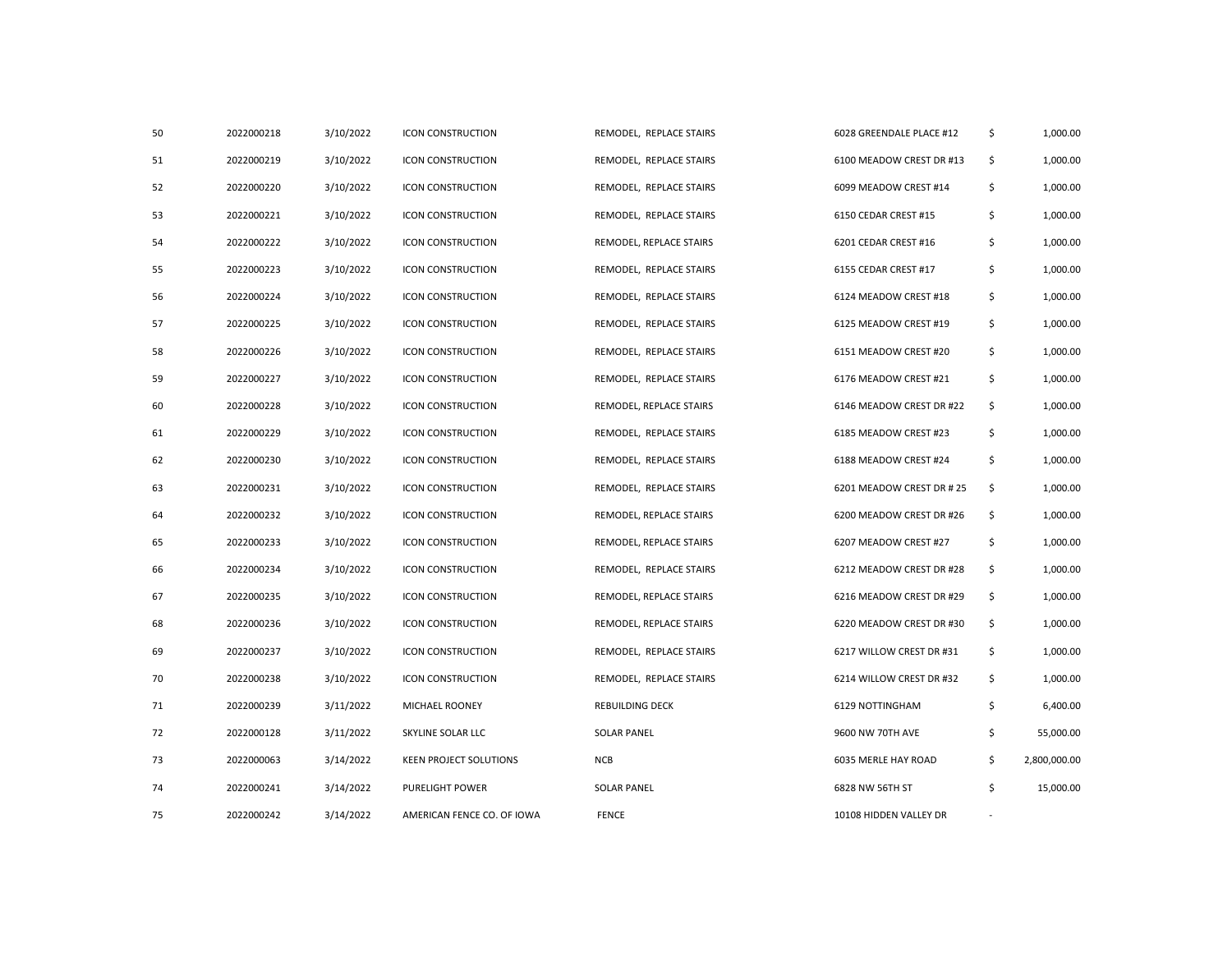| 76 | 2022000243 | 3/14/2022 | HOMEWORKS, INC.                  | <b>BASEMENT</b>                | 8305 TALBOT PL         | \$                       | 24,000.00  |
|----|------------|-----------|----------------------------------|--------------------------------|------------------------|--------------------------|------------|
| 77 | 2022000246 | 3/14/2022 | AMERICAN FENCE CO. OF IOWA       | <b>FENCE</b>                   | 9409 VALLEY PKWY       |                          |            |
| 78 | 2022000248 | 3/14/2022 | <b>BRIAN STEPHENSON</b>          | <b>ACCESSORY STRUCTURE</b>     | 7035 HIGH POINT CIR    | \$                       | 29,000.00  |
| 79 | 2021001070 | 3/14/2022 | DR HORTON                        | <b>NRC</b>                     | 10527 SOUTHERWICK PL   | \$                       | 288,000.00 |
| 80 | 2022000249 | 3/14/2022 | <b>FASTSIGNS</b>                 | SIGN, BUILDING                 | 8001 BIRCHWOOD CT      | $\overline{\phantom{a}}$ |            |
| 81 | 2022000139 | 3/14/2022 | PREMIER POOLS & SPAS             | <b>SWIMMING POOL</b>           | 10108 HIDDEN VALLEY DR | \$                       | 79,000.00  |
| 82 | 2022000141 | 3/15/2022 | PREMIER POOLS & SPAS             | <b>SWIMMING POOL</b>           | 9400 VALLEY PARKWAY    | \$                       | 85,000.00  |
| 83 | 2022000253 | 3/15/2022 | ORTIZ CUSTOM FENCING             | <b>FENCE</b>                   | 9531 NW 74TH PL        |                          |            |
| 84 | 2022000256 | 3/16/2022 | TRI CITY SIGN CO.                | SIGNS, MONUMENT AND 3 BUILDING | 6035 MERLE HAY ROAD    |                          |            |
| 85 | 2022000260 | 3/17/2022 | AMERICAN FENCE CO. OF IOWA       | <b>FENCE</b>                   | 9003 NW 73RD PLACE     |                          |            |
| 86 | 2022000261 | 3/17/2022 | DES MOINES STEEL FENCE           | <b>FENCE</b>                   | 7712 NW 95TH CT        |                          |            |
| 87 | 2022000262 | 3/17/2022 | DES MOINES STEEL FENCE           | <b>FENCE</b>                   | 6260 ENCLAVE LN        |                          |            |
| 88 | 2022000264 | 3/17/2022 | <b>BUTZKE BURCH CONSTRUCTION</b> | REMODEL                        | 8460 BIRCHWOOD CT 600  | \$                       | 89,000.00  |
| 89 | 2022000085 | 321/2022  | KELLY BUILDS POOL LLC            | POOL, PERMENANT                | 10217 HIDDEN VALLEY DR | \$                       | 87,000.00  |
| 90 | 2022000278 | 3/21/2022 | <b>BRYNGEISON BUILDERS</b>       | BASEMENT, ADDING BATHROOM      | 8624 LONG MEADOW DR    | \$                       | 15,000.00  |
| 91 | 2022000279 | 3/21/2022 | <b>BRYNGEISON BUILDERS</b>       | FINISHED BASEMENT,             | 7043 RIDGEDALE CT      | \$                       | 25,770.00  |
| 92 | 2022000288 | 3/23/2022 | <b>MATT HEUTON</b>               | <b>NRC</b>                     | 10416 HIDDEN VALLEY DR | \$                       | 613,000.00 |
| 93 | 2022000110 | 3/24/2022 | HUBBELL HOMES LLC                | TH                             | 9765 REGATTA LN        | \$                       | 274,000.00 |
| 94 | 2022000109 | 3/24/2022 | HUBBELL HOMES LLC                | <b>TH</b>                      | 9757 REGATTA LN        | \$                       | 274,000.00 |
| 95 | 2022000299 | 3/25/2022 | SINCLAIR GRAPHICS                | SIGN, BUILDING                 | 5623 NW 86TH ST 400    |                          |            |
| 96 | 2022000300 | 3/28/2022 | AMERICAN FENCE CO. OF IOWA       | <b>FENCE</b>                   | 9016 TELFORD CIR       |                          |            |
| 97 | 2022000301 | 3/28/2022 | AMERICAN FENCE CO. OF IOWA       | <b>FENCE</b>                   | 10202 CATALINA DR      |                          |            |